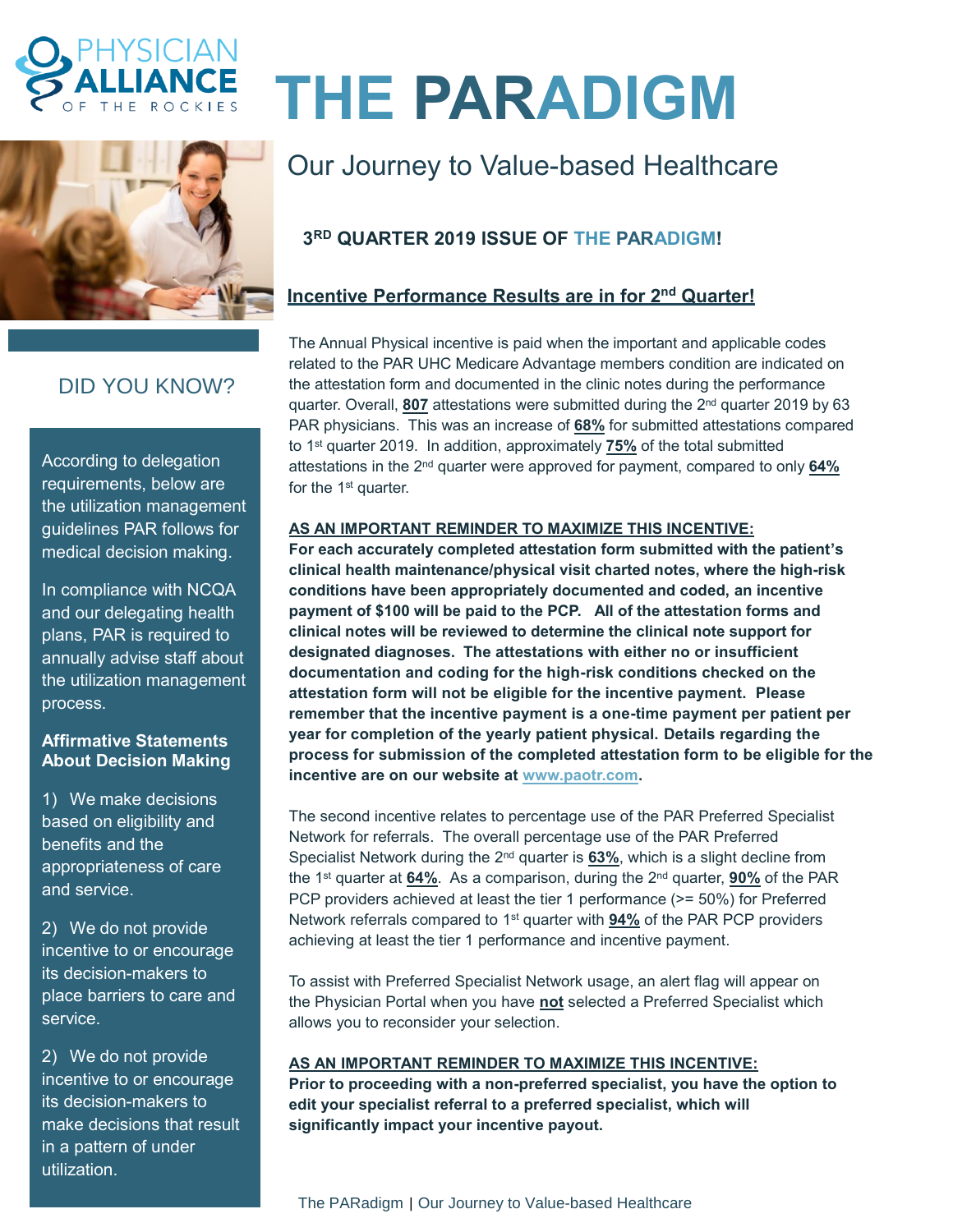#### **PAR ACO Medicare Advantage (MA) Shared Savings Program Summary**

The PAR ACO MA shared savings program is a vehicle for facilitating the clinical integration and coordination of ACO providers in order to promote quality and efficiency gains in the delivery of health care. To accomplish those goals, United Healthcare has created an incentive program to reward ACO for achieving specific objective measures in the delivery of care by ACO providers to United MA members.

The incentive model is outlined by the Financial Performance Program that includes the potential for shared savings incentive payments based on **aggregate of all ACO Provider's actual performance** against an established target/budget of **86%**. The financial target is the ratio of Total Medical Costs to Total Revenue. The current ratio of Total Medical Costs to Total Revenue is 89%.

In addition to the 86% target, the ACO is not eligible to receive payment under the Financial Performance Program if ACO has not met the applicable Eligibility Criteria Requirements described below, which can be amended from time to time.

The current ACO performance is above threshold on all eligibility criteria, except for Diabetic Nephropathy Screening. **A best practice for diabetic nephropathy urine screening is to send a urine microalbumin/creatinine formally to the lab yearly with the diabetes/physical appointment labs. In fact, if it is 6-9 months old, still send another one when the patient is in the office. Do this for ALL, even the ones who are on ACE/ARB medications. If you perform a urine dip in the office, it does NOT get captured.**

| <b>Eligibility Criteria Requirement</b><br>HbA1c Screening - Diabetic | <b>Description</b><br>Percent of eligible members<br>who have had a HbA1c test<br>this calendar year.      | <b>Performance / Threshold</b><br>94% / 80% |
|-----------------------------------------------------------------------|------------------------------------------------------------------------------------------------------------|---------------------------------------------|
| Nephropathy Screening - Diabetic                                      | Percent of eligible members<br>who have had a Kidney function test<br>this calendar year.                  | 78% / 85%                                   |
| <b>BMP/CMP/Renal Panel -</b>                                          | Percent of eligible members                                                                                | 65%                                         |
| <b>Congestive Heart Failure</b>                                       | who have had a BMP or CMP or                                                                               |                                             |
| and/or Renal Disease                                                  | Renal Panel test this calendar year.                                                                       |                                             |
| <b>Annual Comprehensive PCP Visit</b>                                 | Percent of eligible members<br>who have had a comprehensive<br>office visit with a PCP this calendar year. | /75%                                        |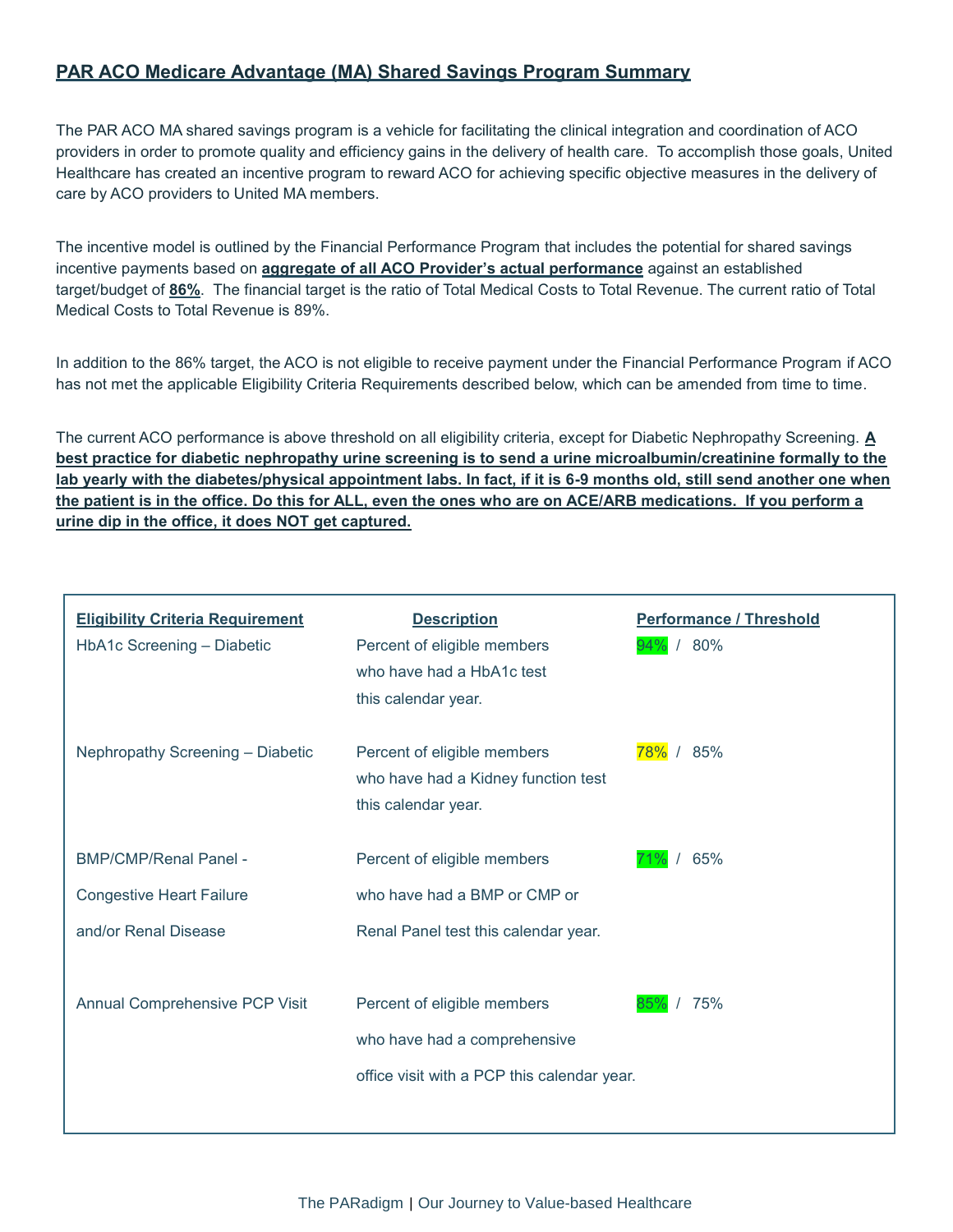#### **SAVE THE DATE: Tuesday, September 17 th for Upcoming PAR Dinner Meeting**

We are busy planning our next PAR Dinner meeting, which will include a presentation from Dr. Chad Bittner, Chief Medical Officer with OPTUM Utah. Dr. Bittner has extensive experience with IPA development and management and understands the unique challenges with being an independent practice. He is going to share his experiences and what he has learned about various incentive plans they have employed that have provided benefit to both providers and patients. **Please mark your calendar for Tuesday, September 17 th at 6pm so you can attend this valuable and informative session.**

#### **Call Us First Campaign**

PAR is in the process of launching the "Call Us First" campaign, which is a multi-pronged patient education program designed to help route patients to the most appropriate healthcare venue. Free-standing ERs have proliferated in Colorado in the past few years resulting in scores of patients using these types of facilities for non-emergency conditions, ranging from flu-like symptoms to swelling bee stings, and leaving with bills averaging \$2,200 per visit. Comparative Urgent Care visit cost for similar conditions is \$168. The disparity in costs are primarily driven by the emergency facility fees, like those found with hospital affiliated ERs.

We will be providing your practice with various patient education tools and communications that will help facilitate this conversation and awareness with your patients regarding contacting your practice first and information directing them to the most appropriate local settings to help address their condition. This may include magnets, flyers, table-top display, and tri-fold brochures to name a few. We would like to hear from each practice to determine the communication plan to meet your needs.

As a general guide, please communicate with your patients the following pathway post discharge:

#### **For Questions or Concerns After Discharge:**

- 1st Call your Primary Care Provider's Office.
- 2nd Consider Urgent Care if you have a minor illness or injury (see links to urgent care locations below).
- 3rd Call Dispatch Health at 303-500-1518 (8am-10pm, 7 days a week). They have emergency medicine trained mobile teams that can be dispatched to your home for a variety of injuries, illnesses and post hospital complications to provide advanced medical care when you are homebound.
- 4th Go to an Emergency Room located in a Hospital if your condition is life threatening.

AFC AMERICAN FAMILY CARE URGENT CARE <https://www.afcurgentcare.com/locations/>

NEXTCARE URGENT CARE <https://nextcare.com/locations/co/>

CONCENTRA URGENT CARE <https://www.concentra.com/urgent-care-centers>

CARE NOW URGENT CARE <https://www.carenow.com/locations/>